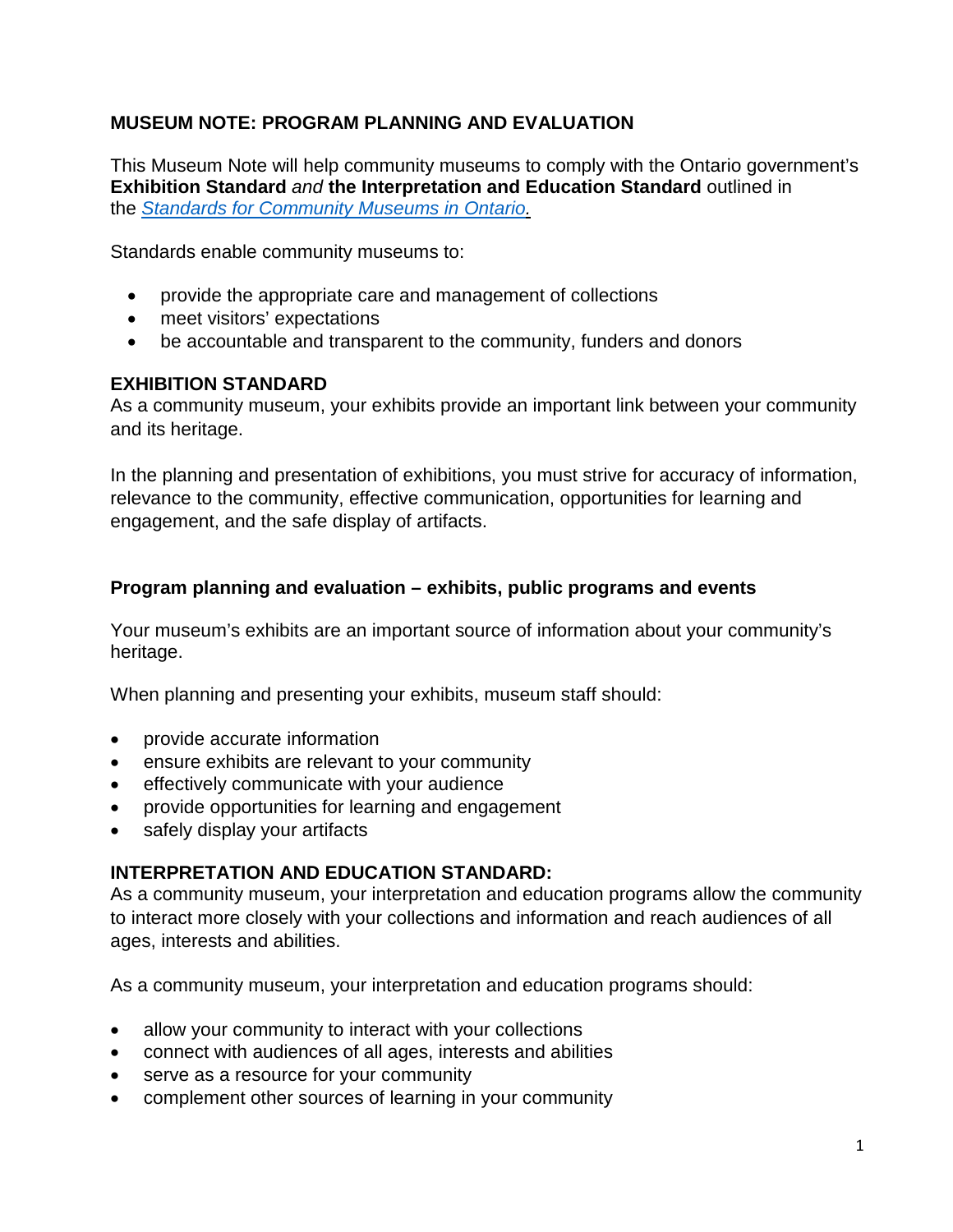#### **Public programs: making museums matter**

Your public programs – including exhibits – should serve the evolving needs, interests and priorities of your community.

Public programming can provide:

- more ways to interpret the museum's collections
- learning opportunities designed to meet the needs of targeted audiences
- more chances for visitors to engage with the collections, exhibits and other audience members
- a forum for community input to help create meaningful exhibits, events, and activities

#### **Public programs: staff responsibilities**

The staff member responsible for creating programs at your museum must create a plan that responds to the needs of your visitors.

This requires an understanding of your audience, backed by research.

Your program planner should be familiar with:

- target audience
	- o current community or societal interests, needs and issues
	- o learning preferences
- age-specific abilities of your audience
- learning objectives of specific school curriculums, badges and other programs

### **TIP: Audience learning styles**

To help plan your museum program or exhibit, it is helpful to see it from at least four types of perspectives – or learning styles – as identified by  $\underline{\mathsf{4MAT}}$ .<sup>[1](#page-1-0)</sup>

Ask yourself how people with different learning styles would view your exhibit, and plan for them.

### **1. Why**

l

Imaginative people spend time reflecting, seeking personal meaning and involvement. They are focused on personal values and making connections**.**

<span id="page-1-0"></span><sup>&</sup>lt;sup>1</sup> McCarthy, Bernice. [4MAT Learning Styles.](http://www.4mat.eu/method-learning-styles.aspx)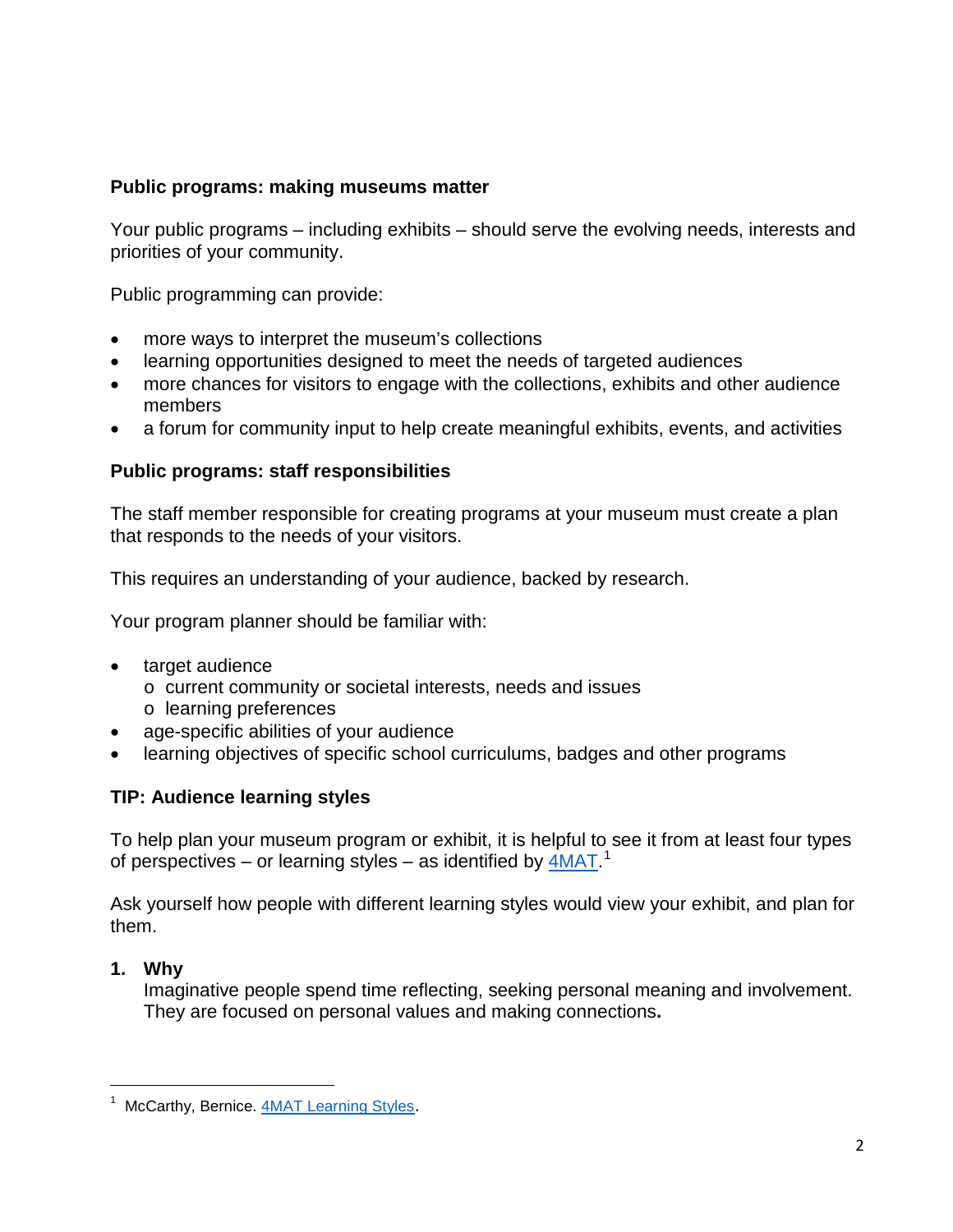### **2. What**

Analytical people are interested in information, facts and ideas. They like to know what the experts think.

## **3. How**

Practical people like thinking and doing. They are happiest experimenting, building and creating usable ideas and items.

### **4. What if**

Dynamic people like doing and feeling. They are constantly seeking hidden possibilities and exploring ideas to create original adaptations, they learn by trial and error and selfdiscovery.

You can also identify individuals from your community to participate on a planning committee. The committee would contribute their ideas and perspectives to a topic or theme you're considering.

# **Planning checklist**

There are a number of factors to consider when planning an exhibit or program.

They include:

- goals and objectives
- program concept
- target audience
- budget
- roles and responsibilities
- research
- logistics
- marketing
- program integration

# **Goals and objectives**

When developing a new program, it's helpful to first list your goals and objectives. These should support your museum's mission and strategic plan.

# **Goals** should:

- be limited (between 3-5 goals) and specific
- identify your specific target audience consider demographics (e.g. age, gender, ethnicity, education, geography), interests and availability; resist the urge to denote the 'general public'
- describe the intended visitor experience
- outline the themes or collections that your program will explore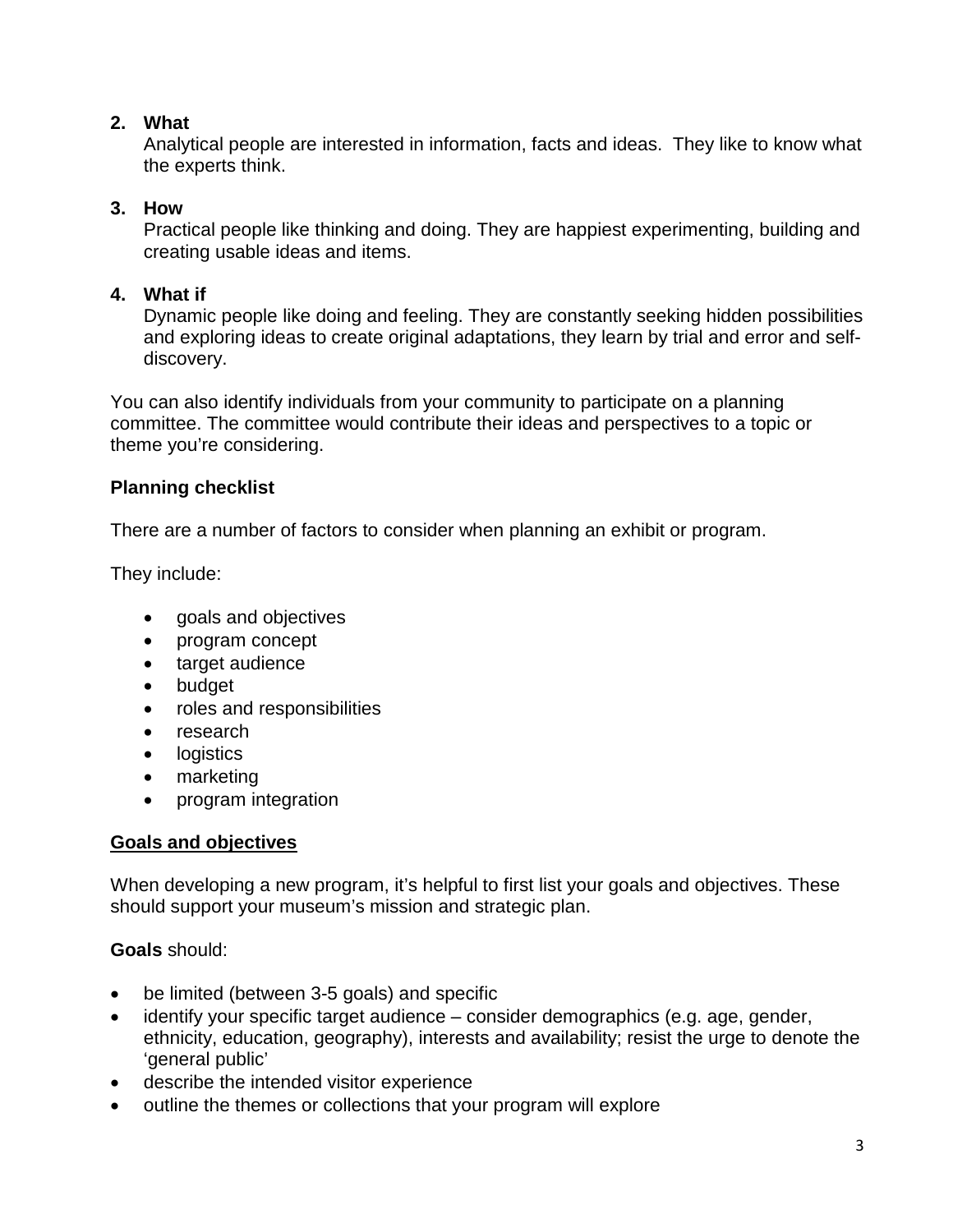**Objectives** should be SMART:

- **Specific**
- **M**easureable
- **A**ttainable
- **R**elevant
- **T**ime-bound

Types of program objectives include:

**Internal or operational.** These are usually quantitative.

### Examples:

- o increase attendance by a certain percentage
- o appeal to a specific age group
- o a fundraising target at an annual fundraising event
- **External or visitor experience.** These are usually qualitative (words, descriptions and/or emotions).

Examples:

- visitors to the exhibit will learn about 1815-2015 household and industrial waste disposal practices; the social changes that influenced them; and suggest ways to reduce waste
- grade 3 students will compare pioneer tasks, tools and how they were powered, with comparable modern tools we use today
- participants in the bread-making workshop will use  $19<sup>th</sup>$  century process, ingredients and tools, including a brick oven, to bake three kinds of Pennsylvania-German breads

# **Program concept**

### • **Generate an idea**

A theme(s) for public programs can come from an existing exhibit, collections or from your visitors or partners. Classroom teachers or group leaders may have suggestions that connect their needs to your museum collections and approaches.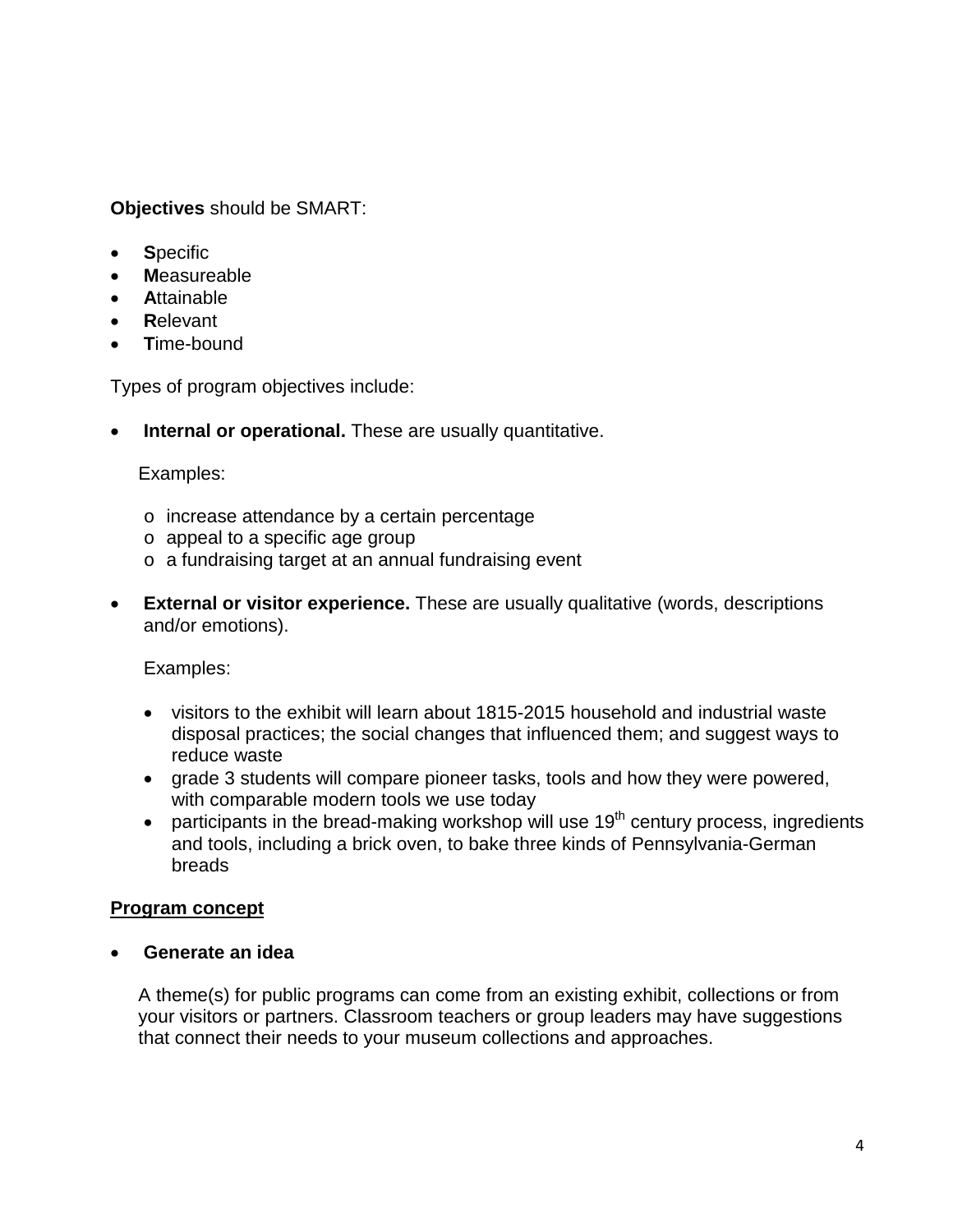#### • **Determine the format**

Program learning experiences can be:

- o structured
	- delivered in a scripted way by a quide or in an exhibit
	- has a clear path or storyline
- o unstructured
	- delivered in an inquiry-based or conversational style
	- using labels designed to engage the reader with the objects or ideas presented

#### • **Program delivery**

Your program can be delivered by staff, self-guided by your visitors, or both.

- o staff-driven efforts include guided tours, demonstrations, performances, lectures and workshops
- o visitor-driven efforts include the use of audio guides, gallery information, activity sheets and computer terminals with suggested links.

You can also provide more interactive options such as discovery boxes, a hands-on table and places to ask questions or share thoughts online.

#### • **Duration**

You will need to determine if your program or exhibit will be:

- short-term:
- designed to complement
	- o a community or historic event
	- o a seasonal celebration or theme
	- o a temporary or travelling exhibit
- long-term:
	- o to further develop a theme in a "permanent" exhibit or historic site
	- o to support a curriculum
	- o to support an ongoing community need or interest

#### • **Location**

Where will your program/exhibit take place?

Potential locations include: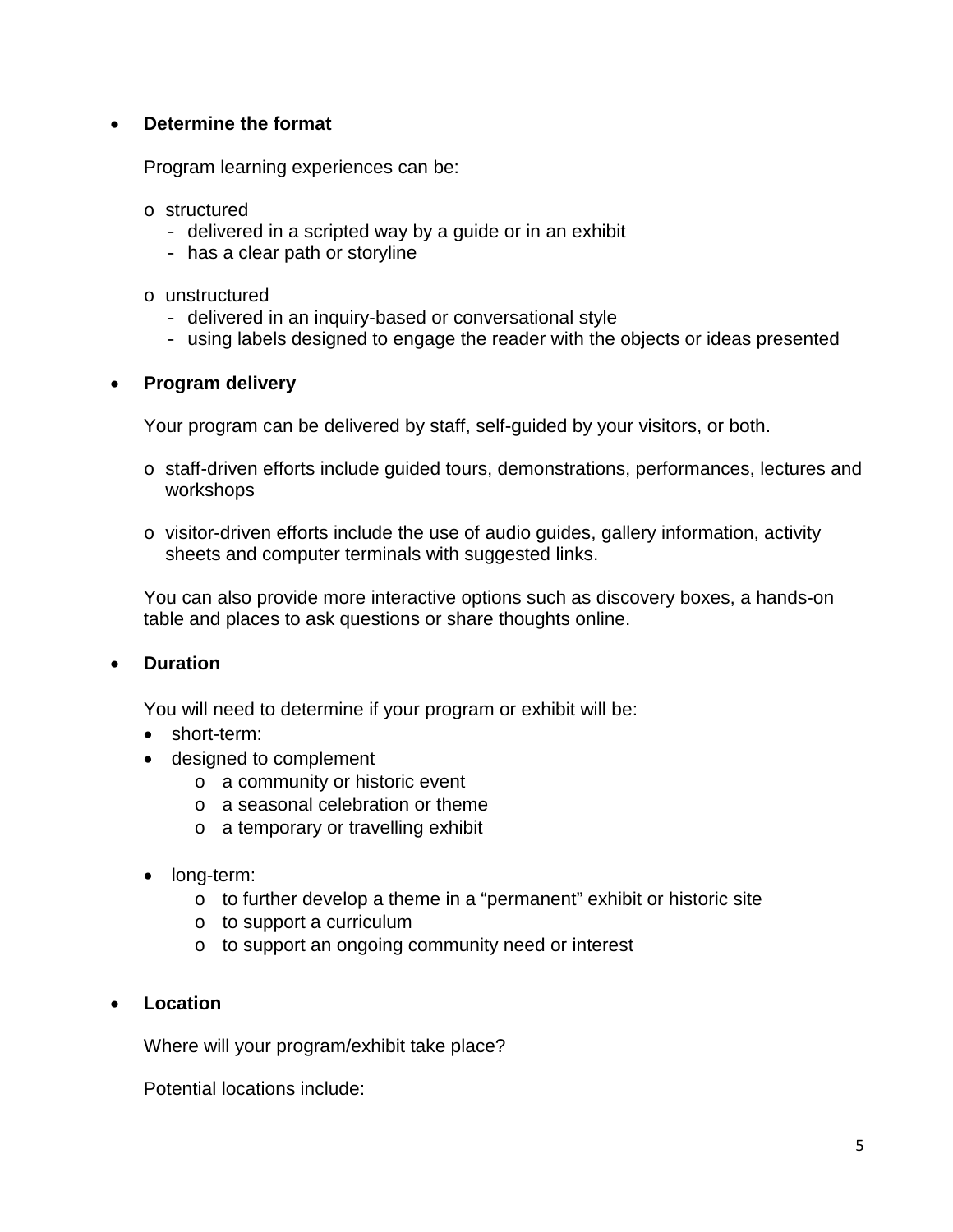- o your museum
- o a venue in your community, as part of a community event
- o online e.g. virtual exhibit, social media conversation, YouTube demonstration, heritage video, performance or lecture
- o at a pop-up event or exhibit
- o as a travelling exhibit
- o as part of an outreach kit or program

#### **Target audience**

To help connect with your target audience, consider:

- audience knowledge
	- o what does the audience know about the topic/theme?
	- o what will they want to know?
	- o what issues are of concern to your community?
- group size
	- o will the target audience visit/participate in groups e.g. classes, bus groups, seniors' centres, as families or as individuals or couples?
- values and interests
	- o what are the values or interests of this audience (in general)?
	- o will the program be designed to reinforce existing values or to change an attitude?
	- o what do you want them to think about/talk about after they have participated?
- physical abilities
	- o what are the physical abilities of your target audience?
	- o what are their conceptual abilities e.g. for different ages of children?
	- o what are their communication abilities, e.g. is English their first language?
	- o are they hearing impaired, do they suffer from memory loss or have attention-deficit disorder?
- geographical area of origin
	- o will this be a program for a local audience or of specific interest to tourists?
	- o will they plan to stay for a long time, repeat visits or just a quick drop-in?

You may also want to consider including members of your target audience in your planning process, as individuals or representatives from community/cultural groups.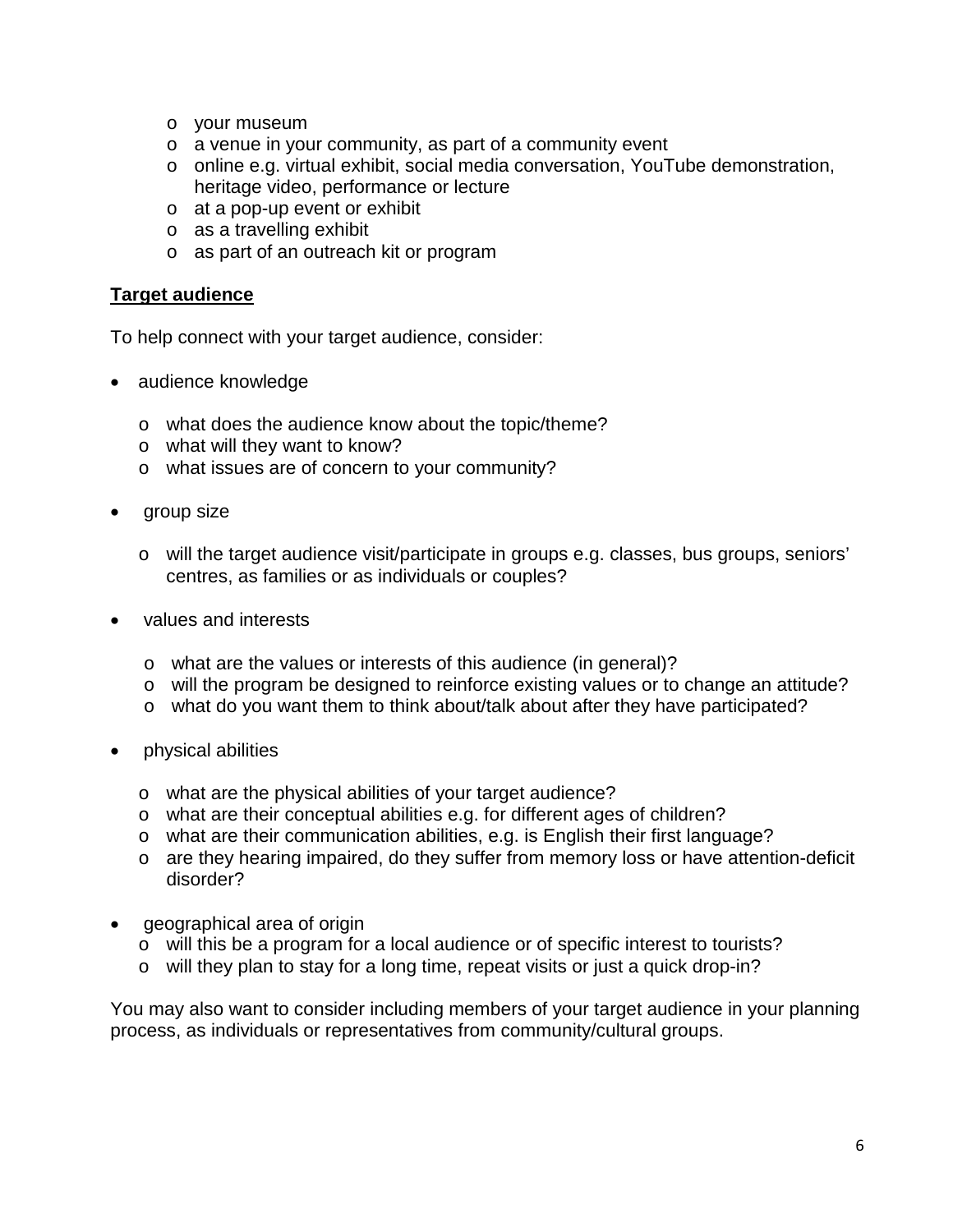# **Budget**

Is revenue generation one of your organizational objectives?

### Expenses

Determine:

- Will staff, volunteers need training or research time to develop and deliver the exhibit and related programs?
- What will it cost to bring in training or can this be provided by another municipal department or community partner?
- What are the costs for research, development, and implementation of the program, e.g. facilities, materials and programming supplies, technology, equipment, human resources, marketing?
- Are there transportation costs for presenters or if the program is held off-site?

# Revenue

Determine:

- What is the cost for participation (estimate number of participants), project grant or foundation support, partner or sponsor support?
- Will there be sale of refreshments, publications or other program-related revenue?

Note: don't forget to include costs for these as expenses.

# **Roles and responsibilities**

Determine:

Who will be responsible for what, by when? Don't forget to include time and responsibility for:

- o volunteer recruitment
- o confirmation of outside participants
- o staff training
- o preparation of program materials such as hand-outs, pre-threading needles or other workshop/class activities
- o finding suppliers and ordering supplies for hands-on activities
- o pilot testing particularly for ongoing programs such as curriculum-based programs, marketing/communication
- What needs to be done first: next?
- When to schedule meetings for all involved
- Who will be responsible for project coordination or management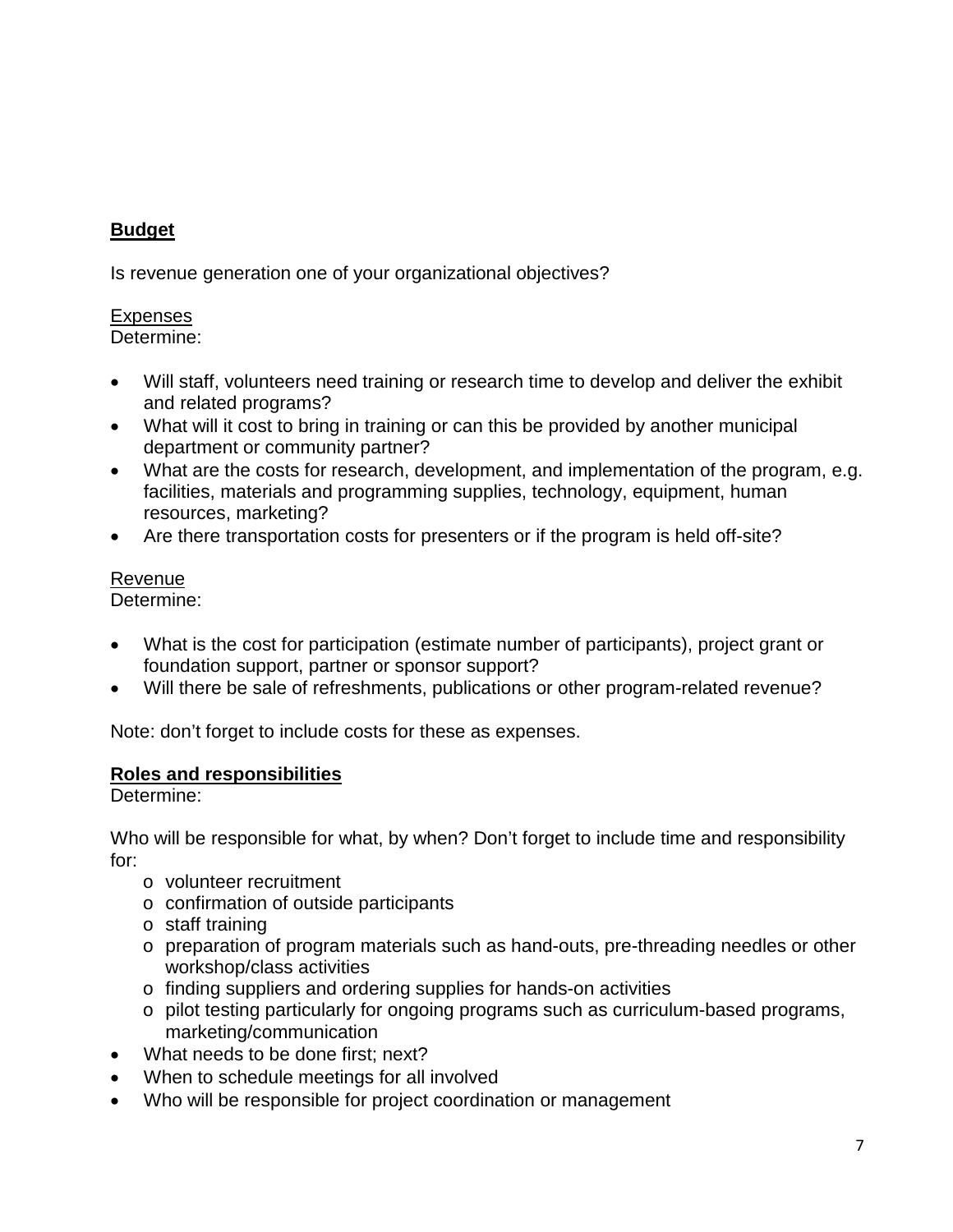Communication is key.

### **Research**

#### **Objects**

Determine:

- o what objects in the collection, and the information collected about these objects, will contribute to the concepts of the program and appeal to the target audience
- o what objects can be touched
- o what artifacts might be reproduced to allow use such as trying on, performing an activity or playing a game

#### **Stories**

Glimpses of the individuals behind the history or concept engage the audience and may lead to programming opportunities such as re-enactment of a local historic event, a dramatic reading, play or puppet show, or visitor engagement opportunity to share their stories in response.

#### Determine:

o what personal or local stories, anecdotes, biographies or folklore can bring the program or exhibit to life

#### **Audience**

This is key to the success of your program. For school programs see tip below. Your plan is to identify what you need to know about your target audience and how to find out.

#### **Images**

People are drawn to images of people. Images can include photos, maps, graphics, moving images, political posters or cartoons.

#### Determine:

- o if there is a compelling image that will communicate the theme
- o if there is an idea that can be reproduced for marketing purposes and/or enlarged as the focal point of the exhibit, performance or programming space
- o If images be reproduced to illustrate a lecture, introduce a tour, include in an activity guide or takeaway information booklet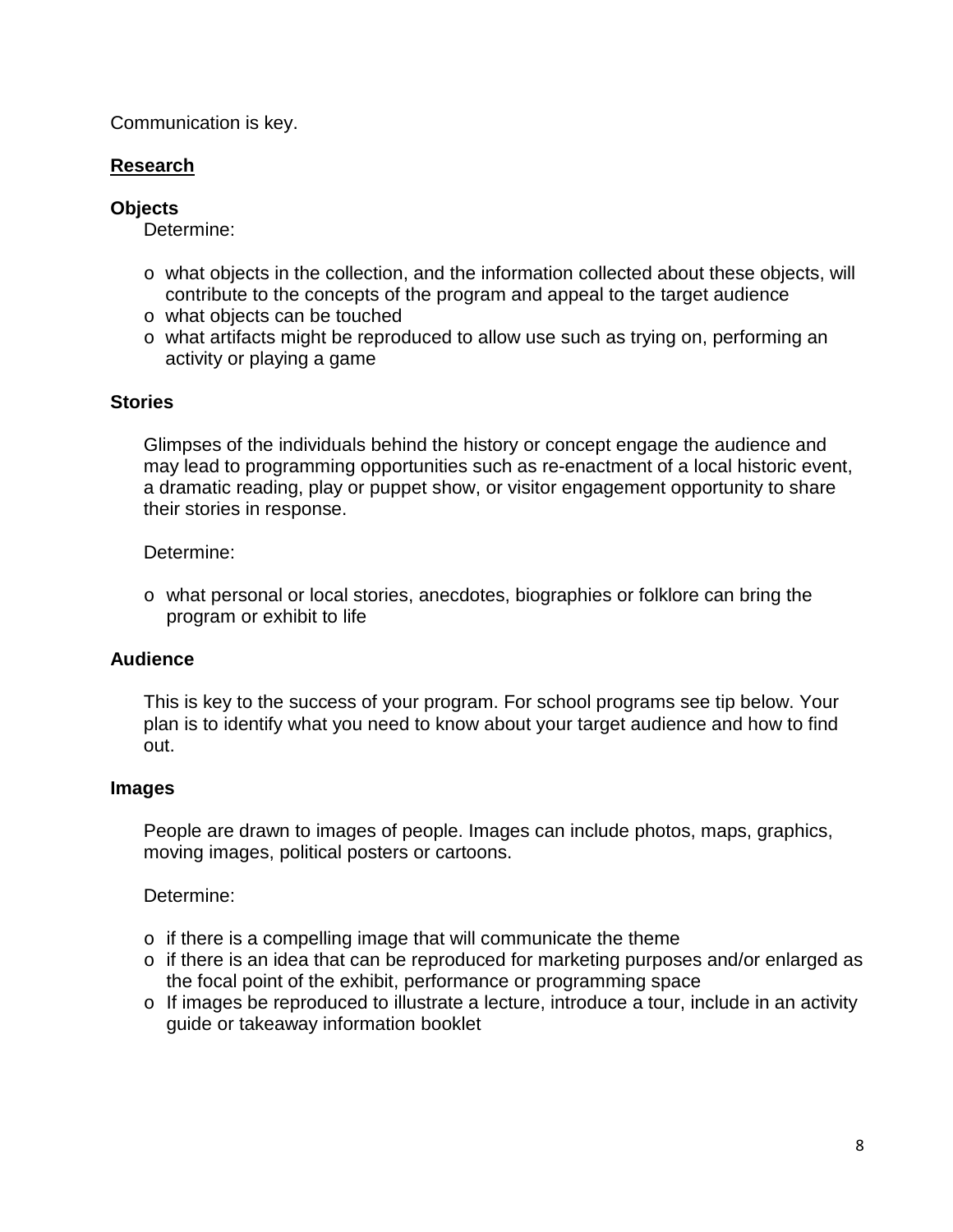### **Sound**

Songs or speaking voices can be particularly evocative of an era or theme.

Determine:

- $\circ$  the popular music of an era, of a war or issue e.g. temperance, protest movement, civil rights
- o a recorded voice that is symbolic of a time or idea
- o songs that might be reproduced in a songbook for a sing-along or to accompany a performance

# **Logistics**

It's all in the details. This part of the planning ensures that the **visitor experience** will be a positive one, from first contact with the organization until after they leave.

Think about how to make each contact pleasant and welcoming, including:

- registration process
- signage/directions
- parking
- washrooms, are they clean/are there enough?
- accessibility
- food
- seating
- licenses
- permissions or notifications required (if any)
- weather contingencies (*aka Plan B*) e.g. if your expectation was for most visitors to be visiting outside, welcome them to come inside to look at exhibits instead

Be sure that programs start and end at the scheduled time and that an event and all its participants are ready to go at the time advertised and continue until closing time.

# **Marketing**

The more you know about your audience, the easier it will be to market your program.

- Find out where your target audience looks for information about leisure activities. This could be:
	- $\circ$  in the newspaper what publication?
	- $\circ$  on the radio what station?)
	- $\circ$  online which website?
	- o posters at their religious institution, community centre or library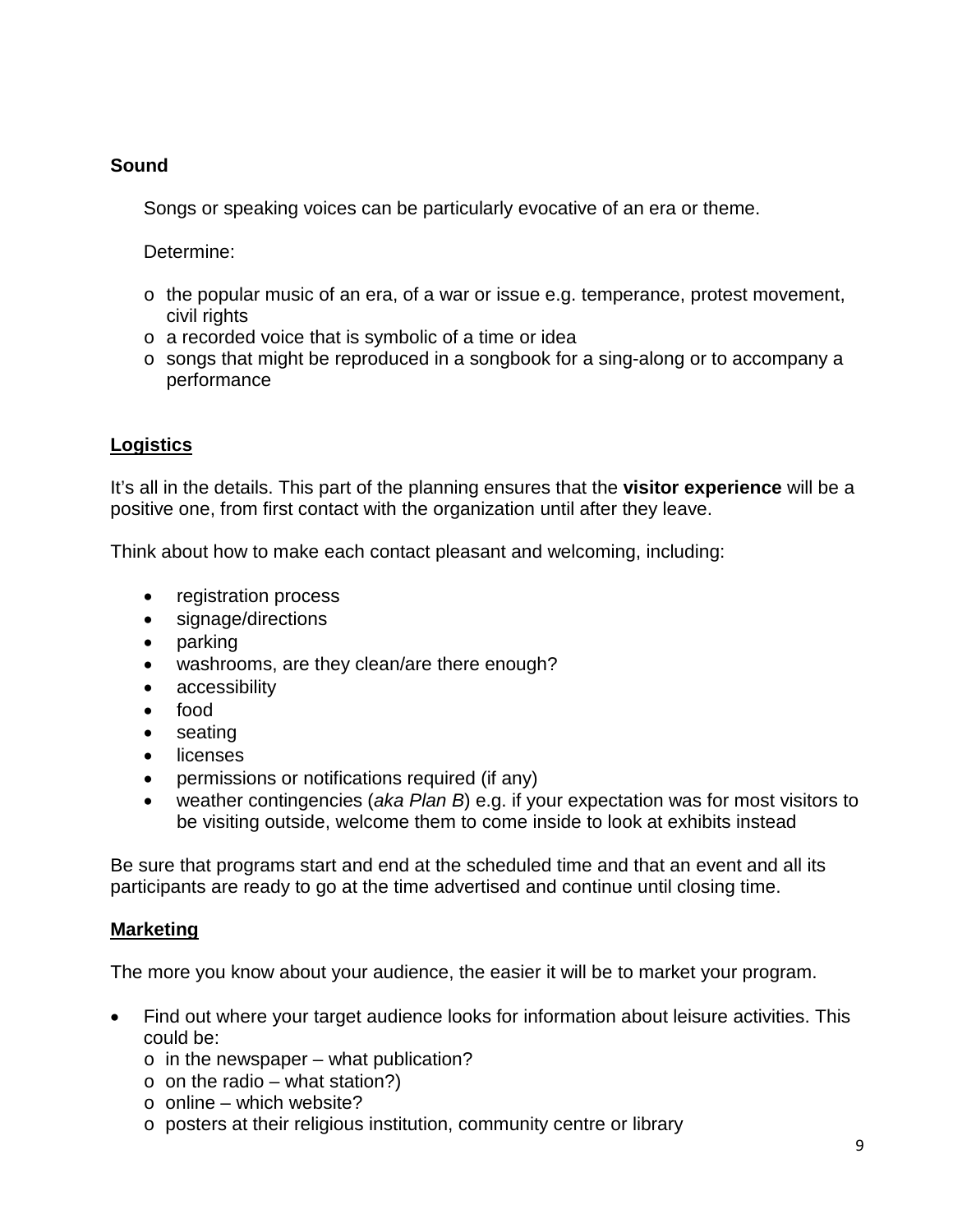- o direct contact from the museum, by e-mail or invitation
- Use key words or phrases that will accurately describe what kind of experience your program will provide.
- The language you use should reflect the experience your audience is looking for, for example:
	- o intellectual stimulation
	- o hands-on activities
	- o "fun for the whole family"
	- o a unique experience they can talk about with their friends later
	- o an opportunity to meet new people
	- o a way to earn a new badge or meet curriculum outcomes that can't be achieved as well in school or at a meeting
	- o learn more about their community or celebrate the achievements of an individual or group. Participate or sit back and take it all in?

#### **Program integration**

Consider how the exhibit will be connected to other aspects of the museum operation.

For example:

- Can it be used as part of school programming, special events, etc?
- Have you thought about online content and social media?
- How will this new exhibit assist or interfere with capital work, maintenance?
- Have you left enough time for the collections and conservation work?

#### **Measuring success**

Success is achieved when you meet the objectives you've set down for your museum and audience. Specific quantifiable objectives are much easier to evaluate than qualitative objectives.

#### **Qualitative objectives can include:**

- % increase or decrease in revenue or attendance
- sold-out limited capacity events such as workshops, lectures, day camps
- # of mentions in the media or social media
- new partnerships or sponsorships established
- outside funding support, such as a grant or foundation secured
- number of memberships sold at a *friendraising* event
- number of new local visitors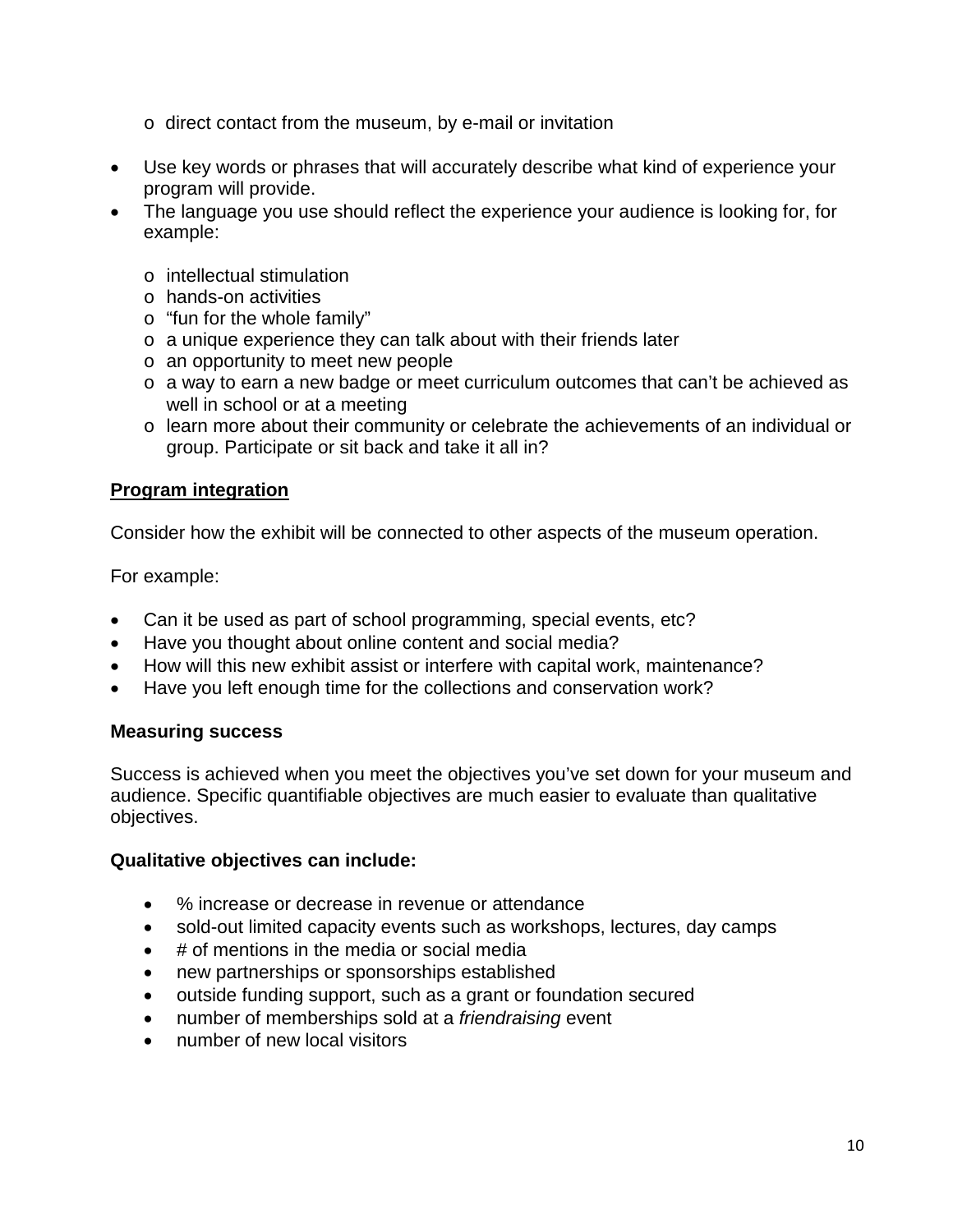An institutional objective might also identify what paid and/or volunteer staff will do for the benefit of the institution, its brand and its reputation (see *Logistics* above*)*. This type of selfevaluation can be done with a questionnaire for staff and volunteers, after the event. You can find examples of staff self-evaluation questions in the AMA *Standard Practices Handbook* and in *Creating Great Visitor Experiences.*

#### **Measuring your objectives**

Measure your objectives against your results to determine what worked well and what needs improvement.

Be careful that you are not measuring just to measure something. Your evaluation must tie directly to your objectives and SMART goals. This may mean that your objectives will be harder to determine and your evaluation harder to design, but it will more accurately measure your success.

#### **Tips: measuring audience success**

Objectives for your audience can also be evaluated qualitatively. This can be challenging when reporting back to stakeholders and funders – particularly government bodies – who look for quantitative results that can be interpreted as 'impact'.

When applying for financial support, look at their grant objectives to determine what you will need to measure e.g. number of tourists reached; number of communities a travelling exhibit reached; amount of clicks on a virtual exhibit.

### DOs

- develop an audience survey that includes questions directly linked to your objectives.
- build an engaging question into an exhibit or program
- ask a provocative question on a chalkboard, whiteboard or bulletin board placed at the end of an exhibit and encourage visitors to respond using post-it notes, chalk, markers, paper and coloured pencils
- sample questions:
	- Who is your community hero? Why?
	- What will you do to help the environment?
- use an exhibit or event takeaway to determine whether the participant was engaged in the topic or theme
- how many people asked at the front desk for game instructions?
- how many "Want to Know More?" sheets were picked up from activity stations, in an exhibit, from the presenter or workshop instructor?
- ask your front desk or interpretive staff/volunteers about audience feedback. They are the ones who answer the questions and engage visitors in conversation

### DON'Ts

• don't rely on visitor comment books as evaluation tools.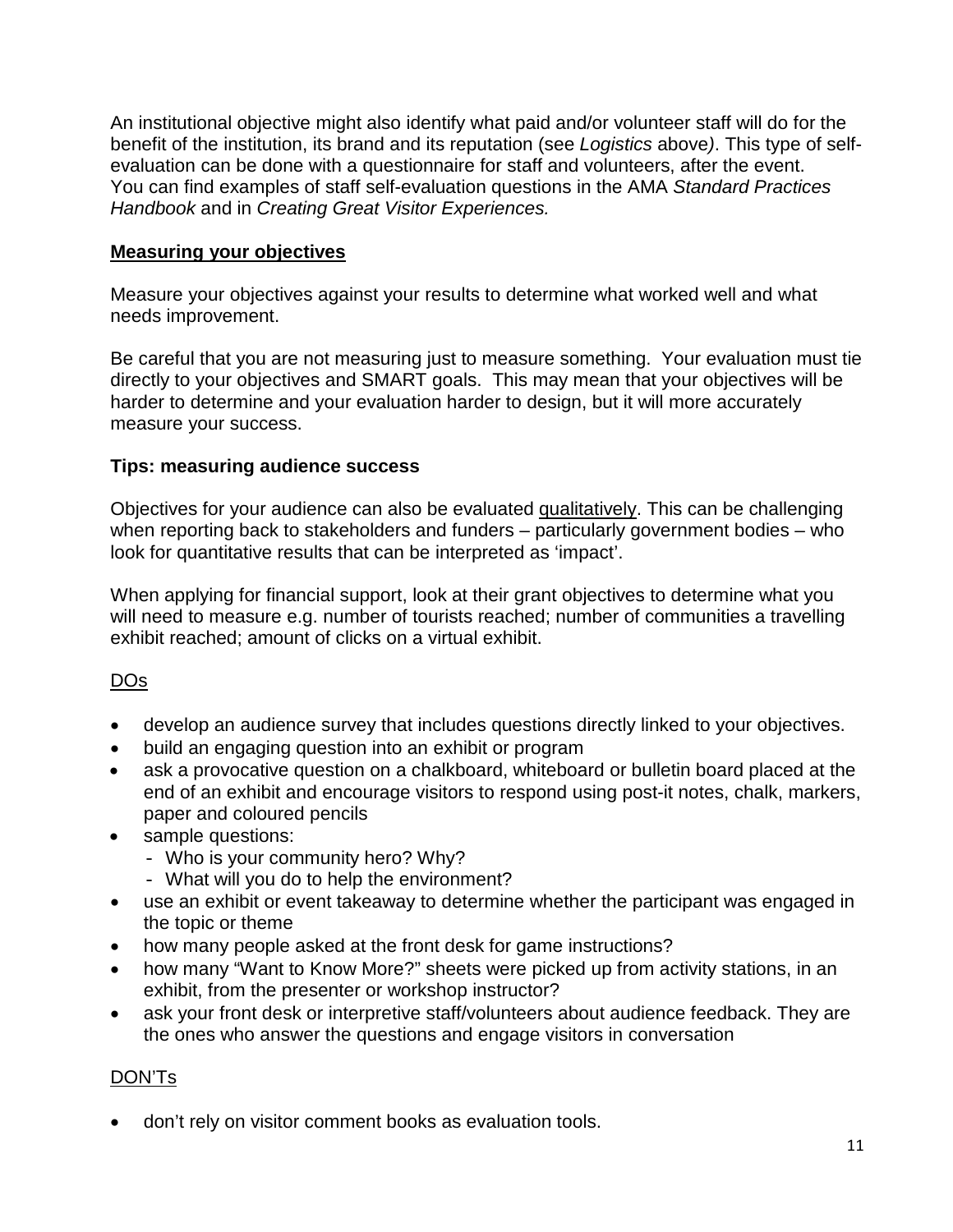• don't ask personal questions drawn from surveys used by marketers (age, education, salary)

#### **Tips: success with schools**

- **Review the school's curriculum.** Curriculum documents provide information about content and audience which is useful in program planning and evaluation. Teachers and principals will want to see how your museum's program or exhibit is relevant to what students are learning at school.
- **Provide a summary or description of the program outcomes** that the students will be demonstrating, doing and thinking. Standing at the back of the class and observing students is a rare and valuable opportunity for the teacher so in helping the teacher measure success, you are also measuring the success of your program*.*
- **Identify two or three definite outcomes** for students that rather than several you can't verify.

Note: Recently, all Ontario elementary and secondary curricula have undergone major reviews and modifications. Increasingly, the curricula are placing greater emphasis on critical thinking, inquiry models and discipline-specific skills. These documents should be studied thoroughly. Consultation with teachers is a must.

#### **Tips: evaluating success**

To help determine the success of your school, education-focussed or badge-related program:

- ask participants about what they already know during the "warm up" or introduction of your program; then ask them to share with each other what they did and learned during the during the "cool down" or summary
- provide the teacher/leader with an evaluation form at the end of the program that asks them to assess whether or not their students were provided with the opportunity to accomplish the promised outcomes, whether they were satisfied with the program and if they can recommend improvements

And finally, it is not enough to conduct program evaluation. Your organization must learn from it. To this end, consider:

- writing and circulating a report on what worked for a particular exhibit and/or during the year, what did not and what should be done differently next time. What modifications might be made to an exhibit to help it meet the intended outcomes?
- meeting with all participants to capture their feedback and suggestions for improvement.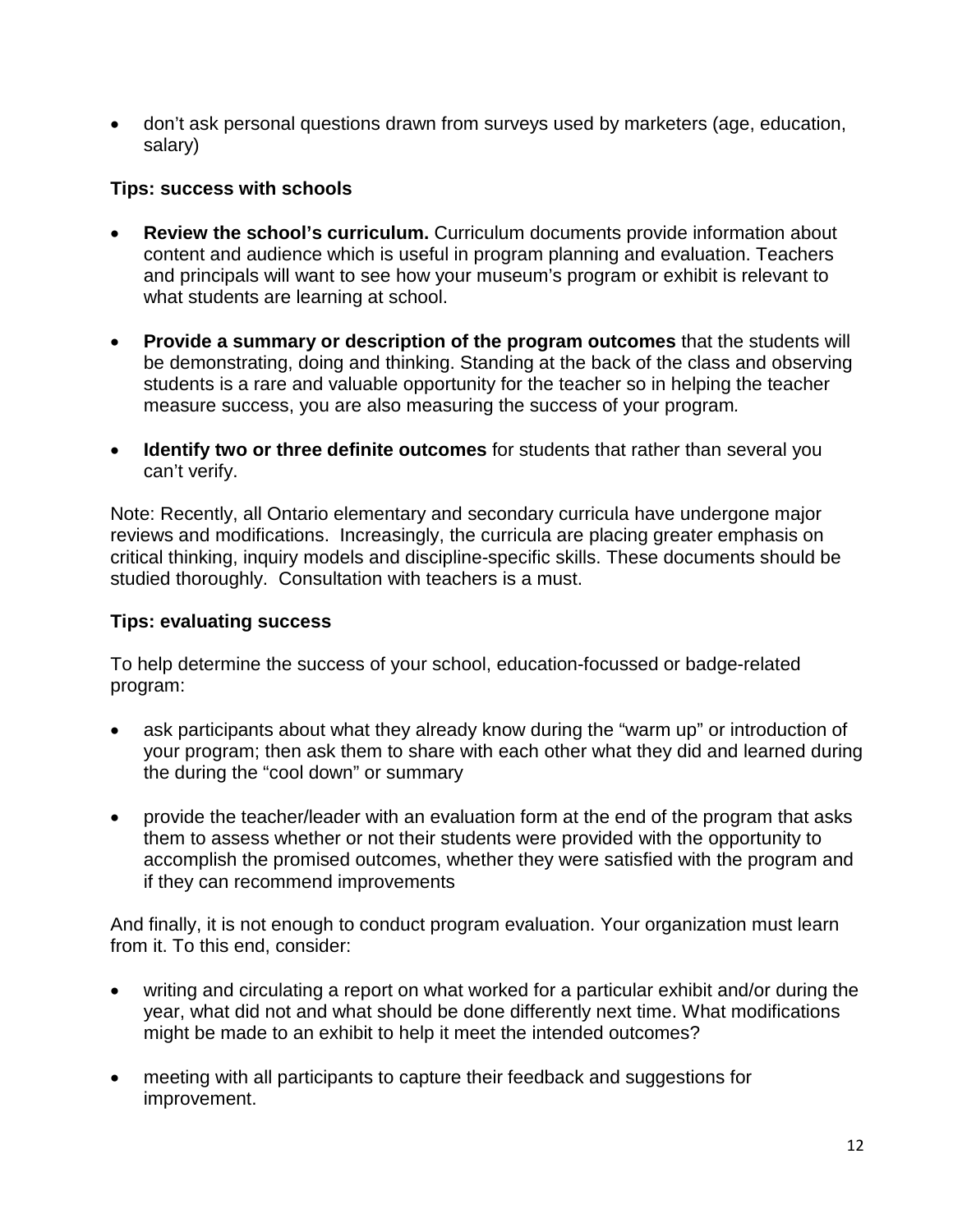Celebrate the successes and, even more importantly, learn from the less-than-successes and plan for success next time.

### **Recommended Resources**

Alberta Museums Association. Standard Practices Handbook for Museums, 3rd edition. 2014. Information on audience-focused planning, production and evaluation of museum exhibits, education programs, public events and activities. Program planning and evaluation p.p. 265-298 and exhibits 336-374.

Anderson, Gail, ed. Reinventing the Museum, Historical and Contemporary Perspectives on the Paradigm Shift. Lanham, MD: AltaMira Press, 2012.

A number of articles useful to this topic organized under headings such as: The Role of the Museum: The Challenge to Remain Relevant; The Role of the Public: The Need to Understand the Visitor's Perspective; The Role of Public Service: The Evolution of Exhibits and Programs.

Canadian Museums Association, Ethics Guidelines (2006)<http://www.museums.ca/uploaded/web/docs/ethicsguidelines.pdf>

Center for the Future of Museums:

The Center for the Future of Museums (CFM) helps museums shape a better tomorrow by exploring cultural, political and economic challenges.

monitors cultural, technological, political and economic trends of importance to museums equips museums to help their communities address the challenges of coming decades builds connections between museums and other sectors <http://www.aam-us.org/resources/center-for-the-future-of-museums>

#### **CMOG Standards Resources:**

#### **Education**

Castle, M. Christine. What Difference Did It Make? Using Outcome-Based Planning & **Evaluation** 

http://www.museumsontario.com/vm/newvisual/attachments/891/Media/OMAOutcomesWo rkbook2013Web.pdf

http://newsarticle.museumsontario.com/members/Resources/OMAOutcomesWorkbook201 3\_FR.pdf

### **Exhibitions**

Castle, M. Christine. What Difference Did It Make? Using Outcome-Based Planning & Evaluation in Exhibits. Archived webinar, notes and workbook. July 16, 2013. <http://www.museumsontario.com/en/35/597/148>

Moore Museum. Moore Museum Accessibility Plan.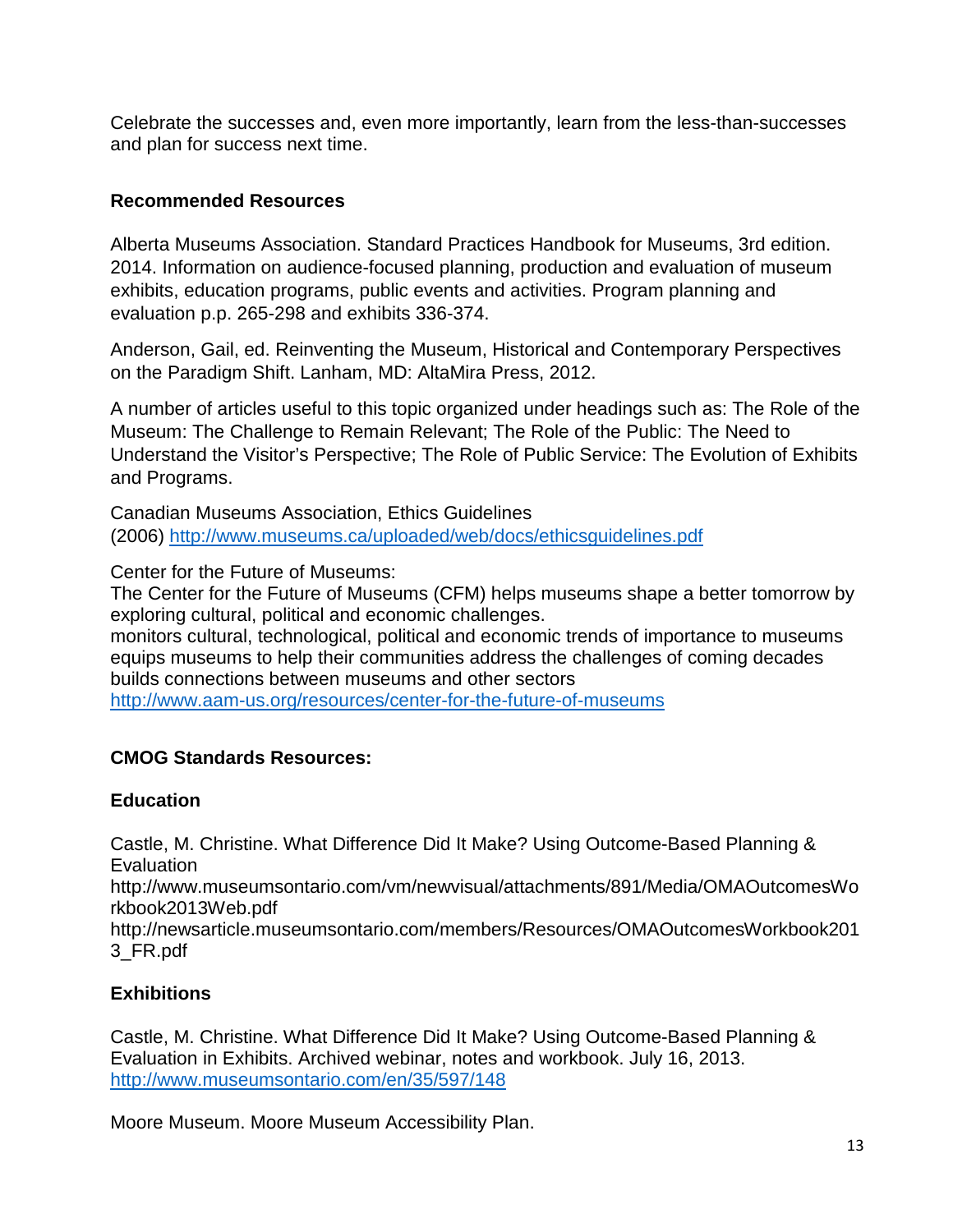<http://www.museumsontario.com/en/35/597/148>

Pankowski, Kathryn. Evaluation Techniques for Museums with Few Staff and No Money. <http://www.museumsontario.com/en/35/597/148>

Freeman, Ruth and Paul Martinovich. The Evolution of an Exhibit Community Museums Travel Exhibits. Ontario Museum Association, 2001. <http://www.museumsontario.com/en/35/597/148>

McCarthy, Bernice. [4MAT Learning Styles.](http://www.4mat.eu/method-learning-styles.aspx) Using just four learning styles makes this an easy to apply approach for planning a museum exhibit. <http://www.4mat.eu/method-learning-styles.aspx>

McLean, Kathleen. Planning for People in Museum Exhibitions. Washington, D.C. Association for Science and Technology Centres Inc., 1993. Can be purchased at [www.astc.org.](http://www.astc.org/)

McLean, Kathleen and Wendy Pollack, eds. Visitor Voices in Museum Exhibitions. Washington, D.C. Association for Science and Technology Centres Inc., 2007. Includes case studies, some from Ontario, and information about how to begin and benefit from visitor contributions and dialogue and concluding with "What Visitor Voices Can Teach Us". Can be purchased at [www.astc.org](http://www.astc.org/)

Museums Association. [Museums Change Lives.](http://www.museumsassociation.org/museums-change-lives/web-resource) [July 2013.](http://www.museumsassociation.org/museums-change-lives/web-resource%20July%202013) Examples of audience-focused objectives and linked evaluation from a variety of UK museums. <http://www.museumsassociation.org/museums-change-lives/web-resource>

National Association for Museum Exhibition (NAME). The Exhibitionist. Spring 2005. For exhibits in small museums. [http://name-aam.org/uploads/downloadables/14978\\_NAME\\_spg05\\_lores.pdf](http://name-aam.org/uploads/downloadables/14978_NAME_spg05_lores.pdf)

Serrell, Beverly. [Framework Assessing Excellence in Exhibitions from a Visitor-experience](http://www.exhibitfiles.org/dfile2/ReviewWalkthrough/481/original/Framework1.pdf)  [Perspective.](http://www.exhibitfiles.org/dfile2/ReviewWalkthrough/481/original/Framework1.pdf) Left Coast Press, Inc. 2005.

An easy to use tool for a regional museum network to learn how to plan an exhibit from the point of view of the visitor's experience: comfortable, engaging, reinforcing and meaningful. <http://www.exhibitfiles.org/dfile2/ReviewWalkthrough/481/original/Framework1.pdf>

Simon, Nina. [Museum 2.0](http://museumtwo.blogspot.ca/2006/12/what-is-museum-20.html)

A blog that explores the ways that the philosophies of Web 2.0 can be applied in museums to make them more engaging, community-based, vital elements of society.

The Public Medievalist. [Why you hate that museum and how to fix it.](http://www.publicmedievalist.com/hate-museum/) A short, informative blog post about why your exhibit might not be "successful" from a visitor's perspective.

<http://www.publicmedievalist.com/hate-museum/>